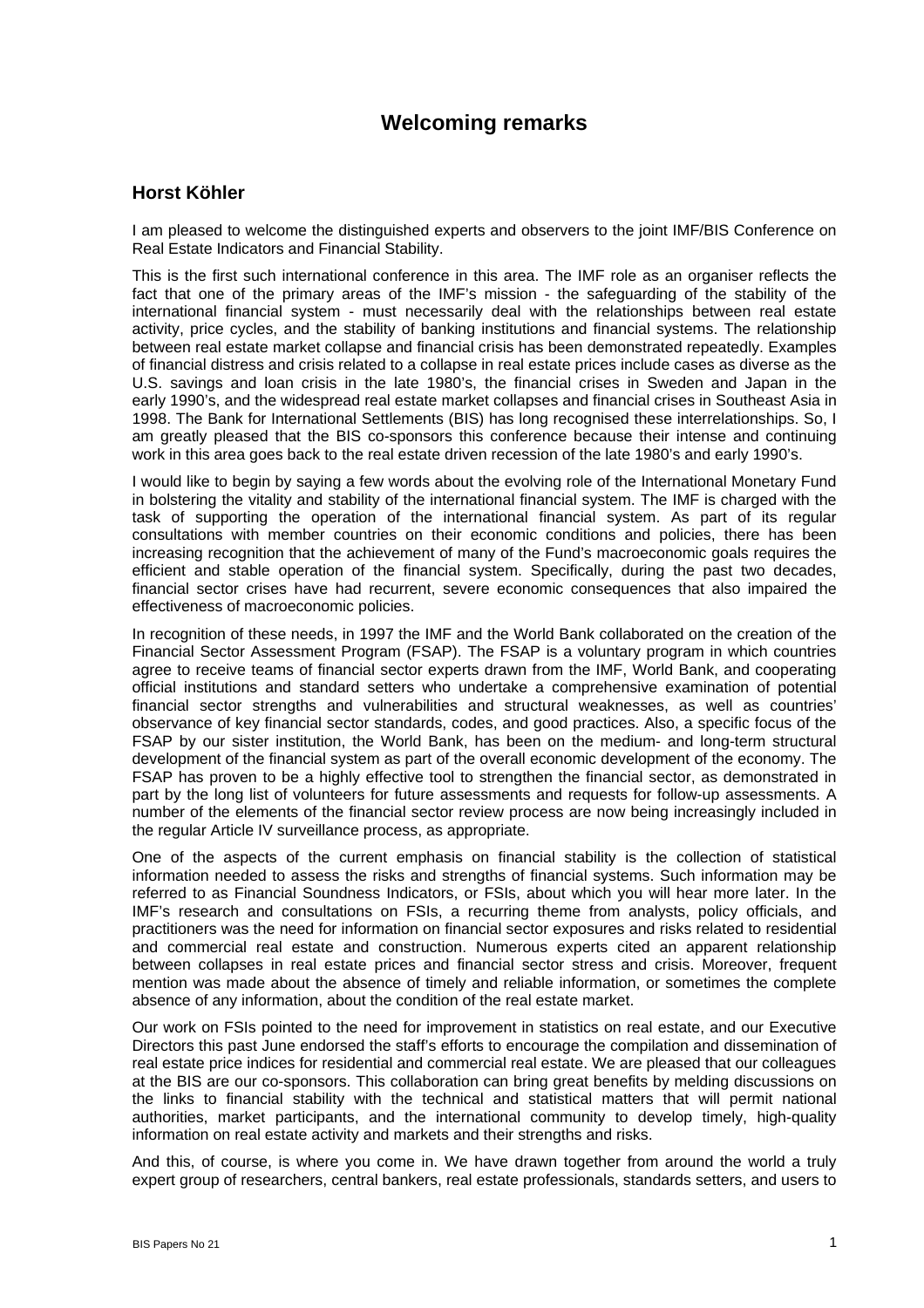advise us on these questions. Some are sitting around the table here as presenters and discussants, but an equally illustrious group is sitting in the audience. All are invited to participate in the discussions, and we are looking forward to a lively and challenging interchange of views. It is our hope that we can make progress clarifying many of the technical issues. As well, we hope to gain a clearer understanding of what priorities should be followed, and - while fully recognising the resource issues and the complexity of the work - identifying the practical next steps that can be taken by the international community, national authorities, and the private sector.

Before turning the conference over to Mrs. Carol Carson, Director of the IMF's Statistics Department, and Mr. Paul Van den Bergh, Head of Information, Statistics, and Administration of the Bank for International Settlements, let me express my appreciation for your participation and contributions to this conference. Thank you very much.

## **Carol Carson**

I would like to add my words of welcome to that of the Managing Director to this BIS-IMF Conference on Real Estate Indicators and Financial Stability. I do so in welcoming you especially on behalf of the IMF Statistics Department.

A little bit about the history of this conference. The conference grew out of our work on the development of financial soundness indicators. As the IMF Managing Director used the term FSIs, I will go ahead and do the same. A little over a year ago, in this work on FSIs, during discussions regarding the possible role of real estate in financial stability, our colleagues at the BIS proposed a joint conference. The idea at that time was to hold a conference to explore the state of information on real estate, to assess the needs of various kinds of users of statistics on real estate, to deal to the extent that we could in a few days' conference with some of the technical issues, and then especially important, to explore the steps that might be taken by the international community to move forward in this area.

I am delighted that the BIS joined us in this first-ever conference on real estate and to deal with the issues that I just mentioned. Paul Van den Bergh and I find ourselves in a number of these collaborative ventures, and from the point of the IMF I can say they have always been very fruitful. When I look back over the last three months, we had reason to be together and work collaboratively in August, September, and now we came through finally at the end of October with this joint effort.

As the IMF Managing Director said, we look around this room and feel that we have brought together a bountiful degree of expertise - knowledgeable economists and statisticians from central banks, national statistical institutes, international organisations, academic institutions and the private sector.

The papers that have been prepared are a good leading indicator that we will have a productive, useful conference. We will have opportunities to share views, to exchange information on national practice, hopefully to identify some best practices and discuss how these best practices can be used in building real estate indicators relevant for the conduct of macroeconomic policy and the monitoring of financial stability.

The statisticians among us, of course, have long been involved in the compilation of statistics related to real estate. These statistics are used, for example, in national accounts and, as well, there have been some indices of real estate that have been used in macroeconomic policy analysis. What is different about this conference is that it takes the statisticians in a new direction to focus on the relationship between real estate indicators and the soundness of banks and the financial sector. In the process, we hope to gain insights into the new types of information that would be needed to help assess financial soundness, conduct macroeconomic policy and enrich the user community with the relevant methodological information about how the statistics are put together. In addition, we should begin outlining the steps that will carry us forward.

Briefly, I would like to foreshadow some of the questions that I believe that we will deal with in this conference. Let me start with the fact that we know that real estate prices as prices of assets may play a significant role in economic policy. They are used, for example, as information variables in making monetary policy decisions. They provide information on possible balance sheet problems that lending institutions may be facing, and hence they provide indicators of financial stability.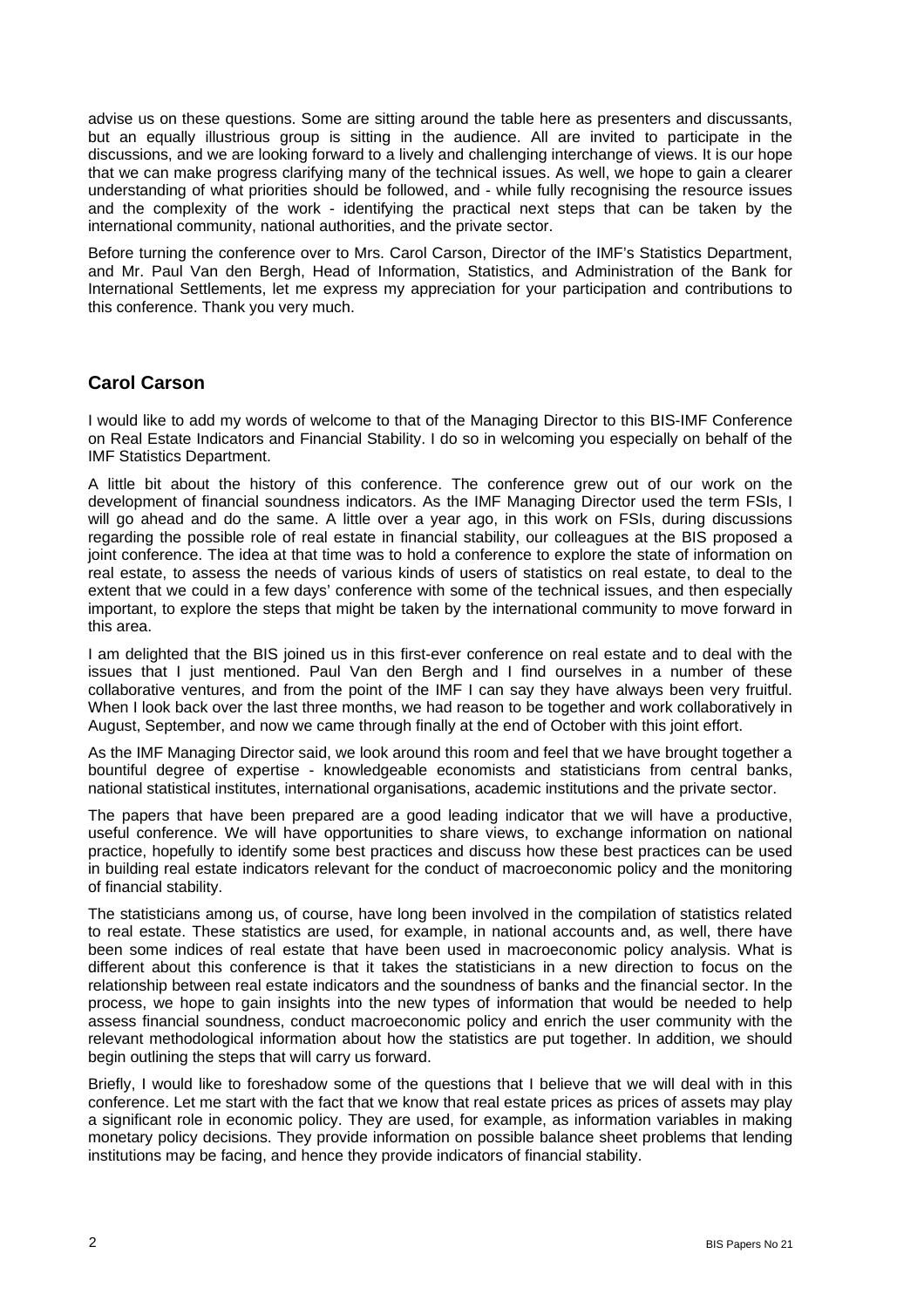In that setting, we can ask, can we identify a specific set of real estate indicators useful for both macroeconomic policy and financial stability analysis, or are different types of indicators needed for these different purposes? Can leading indicators be developed that will alert emerging real estate-related problems to the banking sector and to the overall stability of the financial sector?

Moving on, a number of countries are developing and using a wide range of indicators that apply various analytical tools, concepts, and samples. Some countries are publishing relevant data in their national bulletins or on their website. However, a significant task is still ahead in terms of constructing timely, reliable, and analytically useful real estate indicators.

We know that there are inherent difficulties in real estate that make them, if not unique, certainly unusual. Among these are the fact that real estate properties are heterogeneous and they are thus non-standard assets. We also know that transactions of individual properties are infrequent. Both of these mean that putting together statistics is especially difficult.

In this respect, I would raise the following questions. Which are the techniques most widely used in compiling real estate indicators? Can we identify international best practice in the methods for constructing these indicators, or should we emphasise flexibility in adjusting the techniques to local conditions and resources? Further, which criteria should guide decisions on the type of indicators that should be disseminated to the public?

We know that the collection of information on real estate is costly and much of the available information is proprietary. We should ask which models shed light in effective sharing of information between various data providers, including both the public and the private sectors.

What steps can be taken to improve the use of the existing sources of data in compiling real estate indicators? What institutional and legal changes could facilitate the compilation of these indicators? Who are the major providers of the data and with what reliability and at what cost do they produce indicators? Of course, a question relevant to the IMF and to the BIS is what support should be provided by the international community, regional organisations, and standard-setters.

With these questions in mind, I would like to make a particular comment. I would encourage you to share your insights in this important area. We have tried to set up an environment that will encourage and facilitate a free flow of information. As the Managing Director said, all are invited to speak. There are microphones around the tables, but there will also be microphones that can be used by the audience around the edges. We have tried to set up an environment that will facilitate a free flow of information.

I stress the importance of sharing information because I do see that this conference may well have an impact in the way we go forward. The results of this conference may well affect the future priorities for work in this area, the degree of cross-country harmony that we can bring about, the types and degree of technical assistance that the international organisations might be able to offer, and the mix of public versus private that would carry us forward to the greater availability of information in this field.

I am gratified to report that the interest in this conference has been extremely high. We've been pleased that so many people were so willing to travel so far to be here for this two days of conference. And as I mentioned, the papers are, as we see it, of outstanding quality.

We know that we've made one important step in making the papers available on the website of the BIS, with their very user-friendly eBIS facility, and we look forward to putting the papers into a conference volume as well.

For all of this, then, I thank you for being here and I hope that you will find our facilities here at the IMF help us have a good conference. You will find that staff from my department are at various places around this room and outside, and I hope you will freely draw on them if you have questions or other needs. With that, I say thank you very much and again welcome.

## **Paul Van den Bergh**

Good morning, ladies and gentlemen. On behalf of the Bank for International Settlements, I would also like to welcome you to this Joint Conference on Real Estate Indicators and Financial Stability.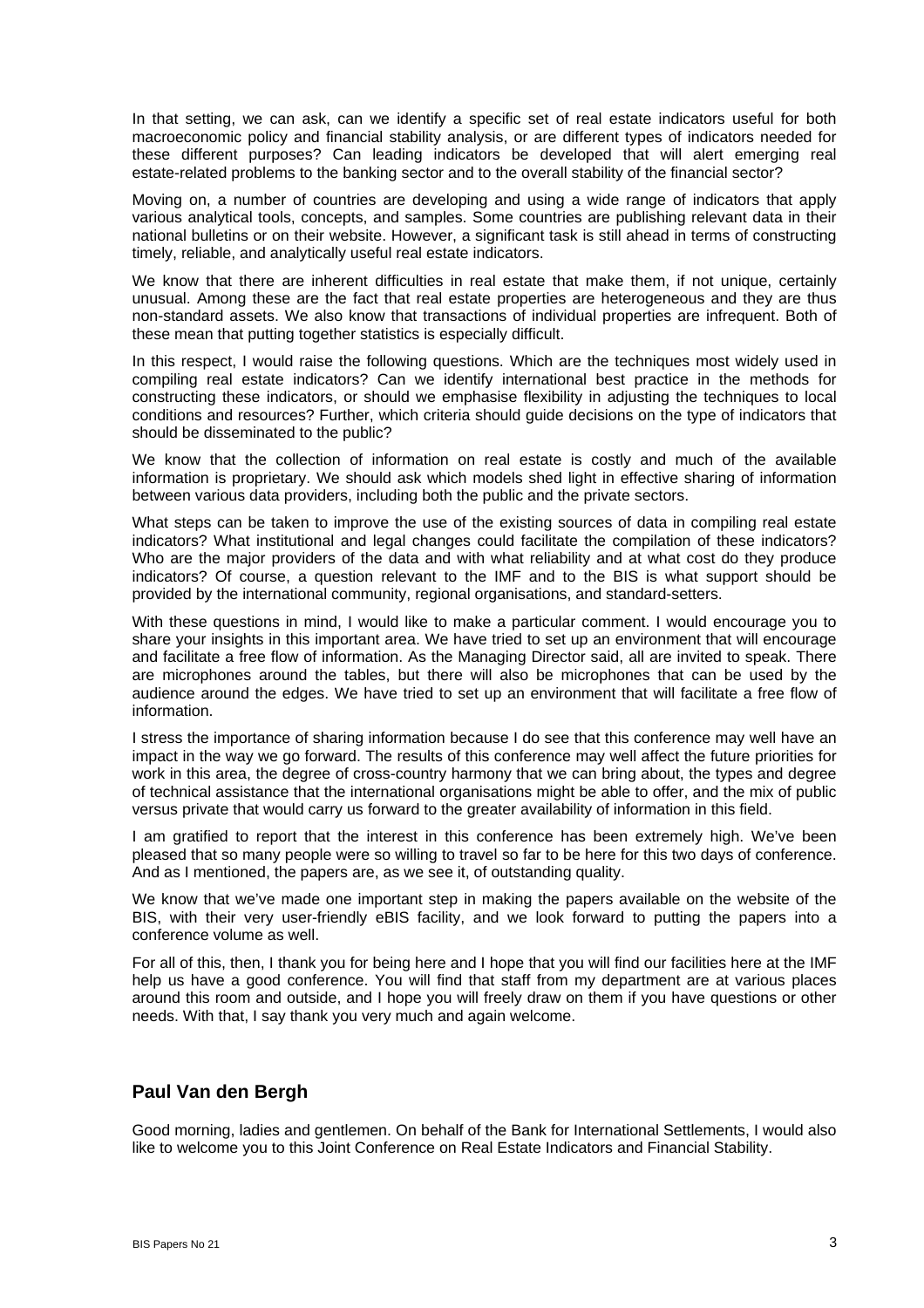I'm doing this on behalf also of the colleagues that have travelled with me from Basel. Maybe we can briefly introduce them because they have done most of the work. If I just start left, Steve Arthur, Haibin Zhu, and Gert Schnabel, who is on this side of the table.

So we're very pleased to be here today and to participate in this conference. But, Carol, I'm particularly pleased at the beginning of the procedures and as a cosponsor, although I think I should reserve the final judgment until after we've finished our discussions.

First of all, I'm very pleased with the active cooperation that we've had between our two organisations and how this has led us to where we are today, with all the papers on the table and so many useful discussions to come.

I'm particularly pleased that we have been able to attract so many distinguished speakers, discussants, panellists, and session chairpersons from different parts of the world. The papers that have been produced indeed are of very good quality and there is much food for thought on the table.

I'm also pleased - and this was one of the objectives that we set out when we organised the conference - that we have been able to draw on expertise and get input from various areas - and this was a conscious decision on our part-national statistical institutes, central banks, other government agencies, academics, and commercial data compilers and vendors. And I think it's this mixture that we have, these different perspectives that we've tried to bring to this conference, that will contribute to interesting discussions, I hope.

And then finally, as you said, Carol, I'm particularly pleased already by the interest that the conference has attracted outside the group of people here today. We, at least, have had a few inquiries and a few questions before we travelled to Washington from people who said, well, we would have liked to participate. We had to limit it, but there's a clear interest from outside the group that is here today and tomorrow already.

Ladies and gentlemen, attention to property prices, real estate, at the Bank for International Settlements, as the Managing Director was saying earlier, dates back to the late '80s and early '90s, when we started to focus on the meaning of these concepts of asset price inflation and deflation and the role of asset prices in the conduct of monetary policy. And this was even before we then saw the major fluctuation in prices in asset markets in the latter part of the 1990s and during the early part of this millennium.

More recently, asset prices, including those for residential and commercial property, have started to be looked at from a financial stability perspective as well. I will not go further into details. One of my colleagues has drafted an interesting paper on this and he will present that a bit later in the conference this morning.

Now, ever since we started to pay closer attention to property prices at the BIS, we found it very difficult to collect and maintain good data on property prices. We built up a database to start monitoring developments in individual countries, and one of my colleagues will explain again a bit later this morning the difficulties that we have encountered.

Let me just very briefly state up front what these major challenges have been. First of all, surprisingly, data are simply not always available on a regular basis, at least, for many countries. That is very strange, but that is just the fact.

The representativeness of the data that we find is questionable. I mean, the data sources and the methodologies are not always very well-explained. That makes the international comparison of statistics on property prices extremely difficult, and if you then want to do a comparative economic analysis, that is not an easy task.

There are very many breaks in series, changes in the methodologies, changes in underlying sources that make it very difficult to have particular historical data. And just recently, some of my colleagues who have been doing work on predicting financial crisis have noticed that with a lack of historical data, there is just a limit now to how far back in history we can go to test some of the models that we have developed. And then last but not least, the timeliness and the frequency of the data is inappropriate.

Carol, if I were to use the IMF Data Quality Assessment Framework (DQAF) - and focus on what is in the framework - data integrity, methodological soundness, accuracy, reliability, serviceability - it's clear that almost no country would meet these various criteria for its national statistics on property prices.

Now, we were not the only ones at the BIS to be surprised by the lack of proper data in this area. In a recent survey of global property markets, The *Economist* magazine commented, and I quote, "Official